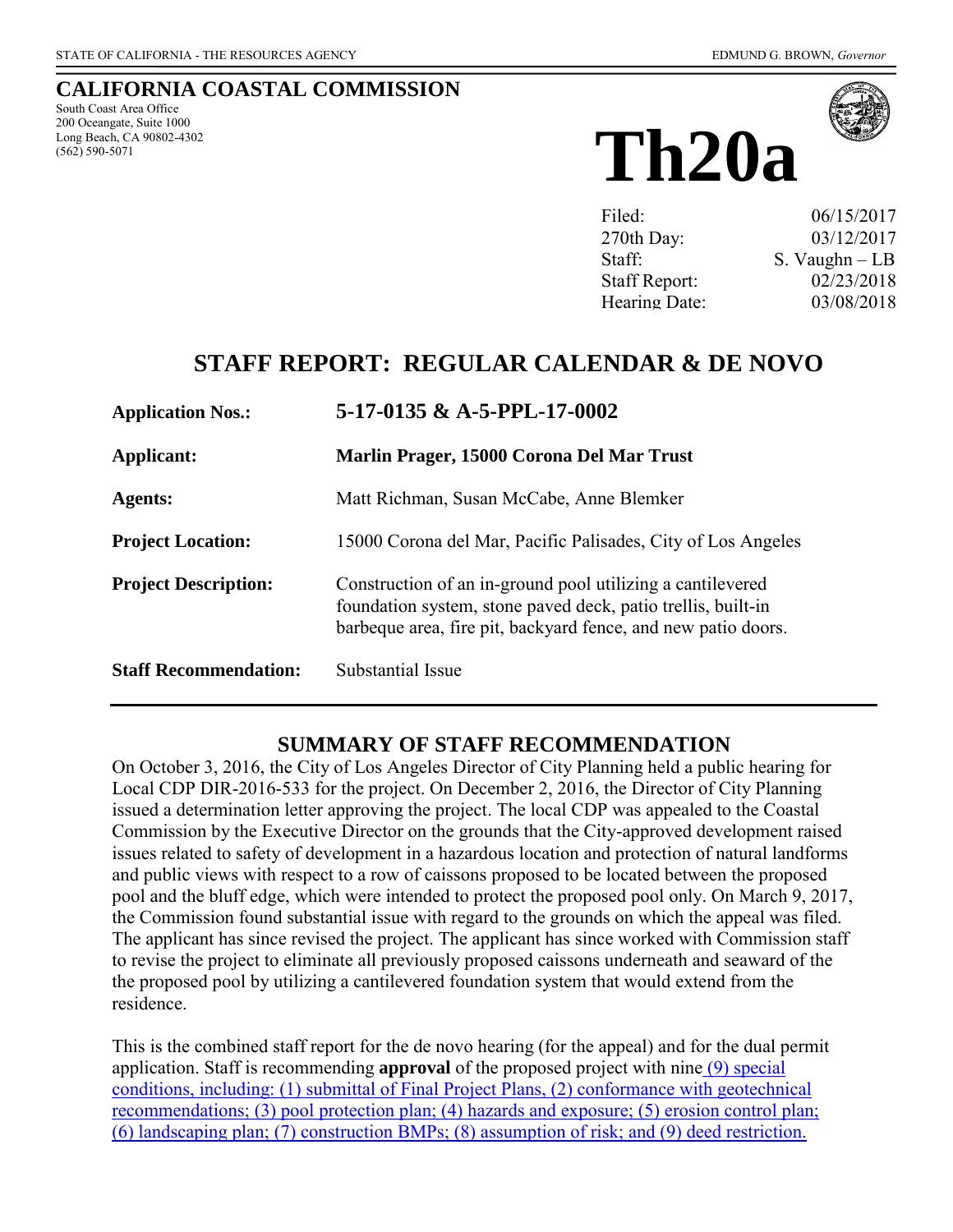# **TABLE OF CONTENTS**

| $\mathsf{A}$ |  |
|--------------|--|
| B.           |  |
|              |  |
| D.           |  |
| $E_{\perp}$  |  |
| $F_{-}$      |  |
| G.           |  |

# **[APPENDIX](#page-16-1)**

[Substantial File Documents](#page-16-1)

# **[EXHIBITS](https://documents.coastal.ca.gov/reports/2018/3/Th20a/Th20a-3-2018-exhibits.pdf)**

Exhibit 1 – Project Location /Vicinity Map Exhibit 2 – Local CDP DIR-2016-533 including City-Approved Project Plans Exhibit 3 – [Revised Project Plans](https://documents.coastal.ca.gov/reports/2018/3/Th20a/Th20a-3-2018-exhibits.pdf)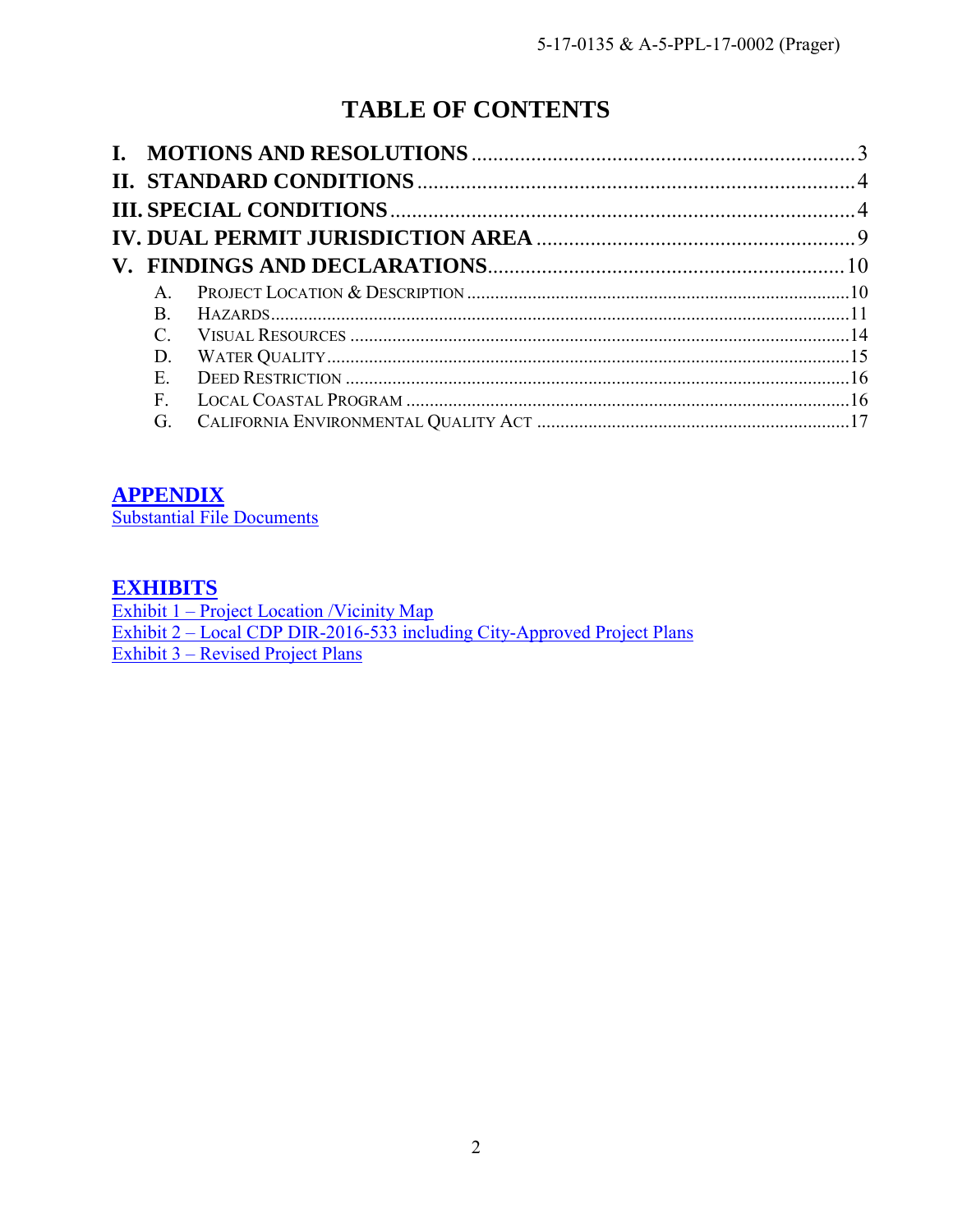# <span id="page-2-0"></span>**I. MOTIONS AND RESOLUTIONS**

#### **Motion 1:**

*I move that the Commission approve Coastal Development Permit* A-5-PPL-17-0002 *subject to the conditions set forth in the staff recommendation.* 

Staff recommends a **YES** vote on the foregoing motion. Passage of this motion will result in conditional approval of the permit and adoption of the following resolution and findings. The motion passes only by affirmative vote of a majority of the Commissioners present.

#### **Resolution 1:**

*The Commission hereby approves Coastal Development Permit* A-5-PPL-17-0002 and *adopts the findings set forth below on grounds that the development as conditioned will be in conformity with the policies of Chapter 3 of the Coastal Act and will not prejudice the ability of the local government having jurisdiction over the area to prepare a Local Coastal Program conforming to the provisions of Chapter 3. Approval of the permit complies with the California Environmental Quality Act because either 1) feasible mitigation measures and/or alternatives have been incorporated to substantially lessen any significant adverse effects of the development on the environment, or 2) there are no further feasible mitigation measures or alternatives that would substantially lessen any significant adverse impacts of the development on the environment.* 

#### **Motion 2:**

*I move that the Commission approve Coastal Development Permit* 5-17-0135 *subject to the conditions set forth in the staff recommendation.* 

Staff recommends a **YES** vote on the foregoing motion. Passage of this motion will result in conditional approval of the permit and adoption of the following resolution and findings. The motion passes only by affirmative vote of a majority of the Commissioners present.

#### **Resolution 2:**

*The Commission hereby approves Coastal Development Permit* 5-17-0135 and *adopts the findings set forth below on grounds that the development as conditioned will be in conformity with the policies of Chapter 3 of the Coastal Act and will not prejudice the ability of the local government having jurisdiction over the area to prepare a Local Coastal Program conforming to the provisions of Chapter 3. Approval of the permit complies with the California Environmental Quality Act because either 1) feasible mitigation measures and/or alternatives have been incorporated to substantially lessen any significant adverse effects of the development on the environment, or 2) there are no further feasible mitigation measures or alternatives that would substantially lessen any significant adverse impacts of the development on the environment.*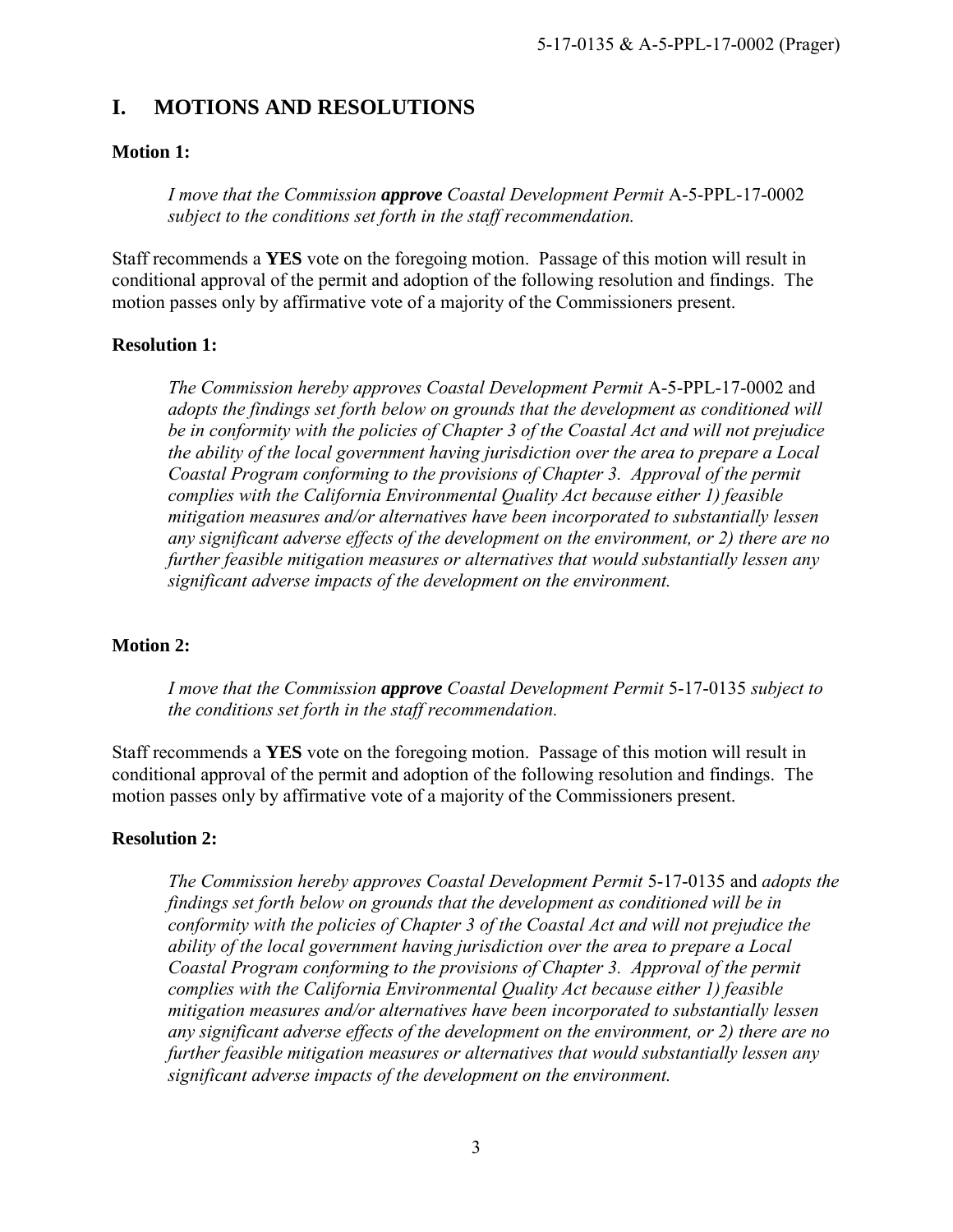# <span id="page-3-0"></span>**II. STANDARD CONDITIONS**

This permit is granted subject to the following standard conditions:

- 1. **Notice of Receipt and Acknowledgment.** The permit is not valid and development shall not commence until a copy of the permit, signed by the applicant or authorized agent, acknowledging receipt of the permit and acceptance of the terms and conditions, is returned to the Commission office.
- 2. **Expiration**. If development has not commenced, the permit will expire two years from the date on which the Commission voted on the application. Development shall be pursued in a diligent manner and completed in a reasonable period of time. Application for extension of the permit must be made prior to the expiration date.
- 3. **Interpretation**. Any questions of intent or interpretation of any condition will be resolved by the Executive Director or the Commission.
- 4. **Assignment**. The permit may be assigned to any qualified person, provided assignee files with the Commission an affidavit accepting all terms and conditions of the permit.
- 5. **Terms and Conditions Run with the Land.** These terms and conditions shall be perpetual, and it is the intention of the Commission and the applicant to bind all future owners and possessors of the subject property to the terms and conditions.

# <span id="page-3-1"></span>**III. SPECIAL CONDITIONS**

This permit is granted subject to the following special conditions:

#### <span id="page-3-2"></span>1. **Submittal of Final Project Plans.**

A. PRIOR TO ISSUANCE OF THE COASTAL DEVELOPMENT PERMIT, the applicant shall submit, for the Executive Director's review and approval, two (2) complete sets of final project plans, including site plans and elevations. The project plans shall identify the proposed accessory development and foundation system, including, but not limited to, the pool, spa, hardscaping, landscaping, patio trellis, fire pit, barbeque area, grading, and fence. The plans shall also identify all foundation features, such as caissons and grade beams, and all other relevant features. All caissons must be located no further seaward than the existing caissons foundation under the existing residence. Where such devices are deemed necessary to protect the proposed development, then such devices shall be located as far landward as feasible but in no case shall any new caissons extend further seaward than the existing caissons supporting the existing residence to ensure consistency with Sections 30251 and 30253 of the Coastal Act. Any accessory development seaward of the existing residence, must be sited and designed in a manner that does not necessitate protective devices such as caissons further seaward than that of the existing residential foundation system. If accessory development seaward of the residence cannot be safely constructed without the utilization of protective devices such as caissons, seaward of the existing residential foundation system, then it shall be eliminated from the project plans. The final project plans must be approved by the City of Los Angeles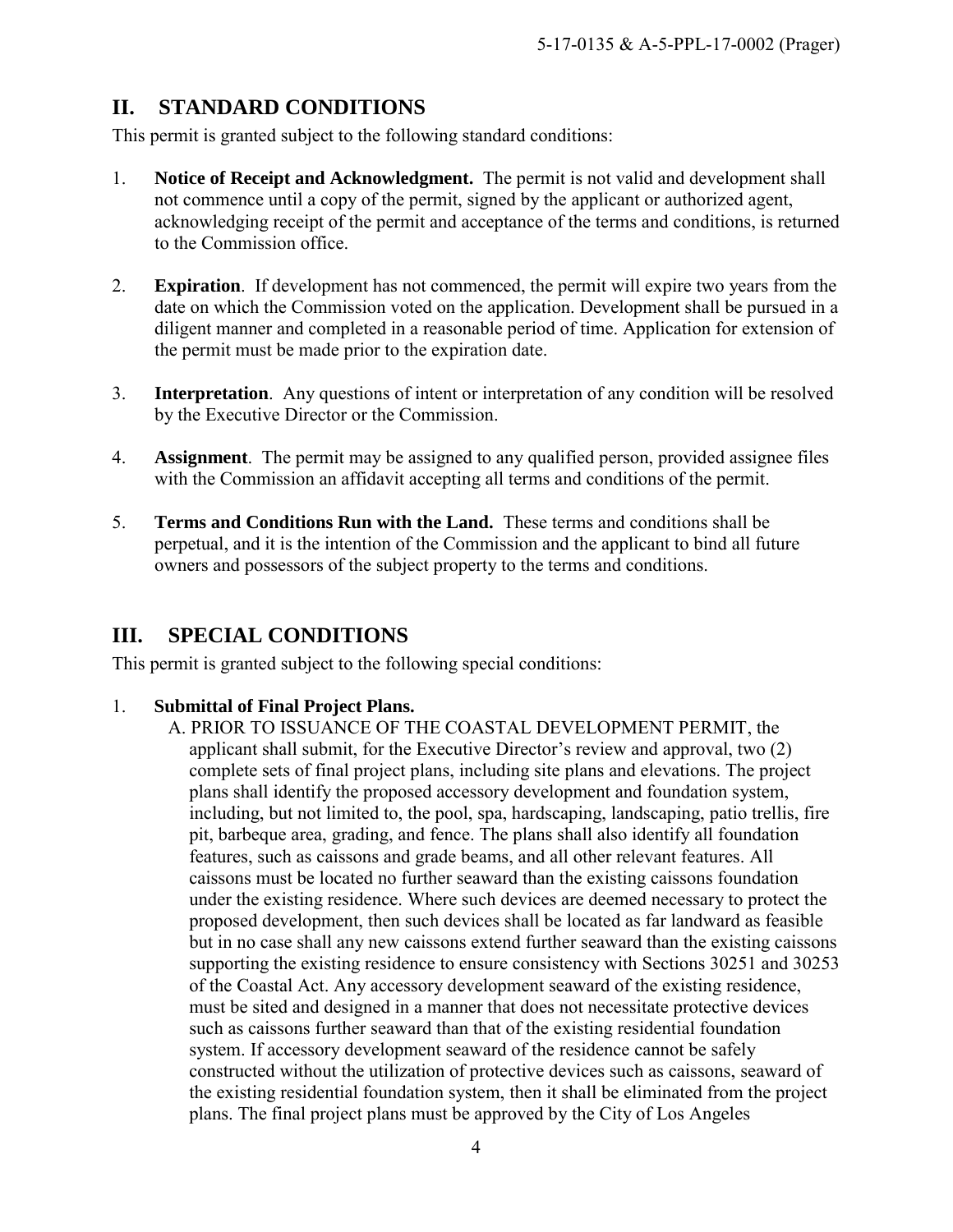Department of Building and Safety and be accompanied with an updated Geology and Soils Report Approval Letter from the City of Los Angeles Department of Building and Safety.

B. The permittee shall undertake development in accordance with the approved permit. Any proposed changes to the approved final plans shall be reported to the Executive Director. No changes to the approved final plans shall occur without a Commission amendment to this coastal development permit unless the Executive Director determines that no amendment is legally required.

#### <span id="page-4-0"></span>2. **Conformance with Geotechnical Recommendations.**

- A. All final design and construction plans, including grading and drainage plans, and as modified and approved under Coastal Development Permit Nos. A-5-PPL-17-0002 & 5-17-0135, shall be consistent with all recommendations contained in an updated Geology and Soils report, as well as all requirements of the City of Los Angeles Department of Building and Safety in an updated Geology and Soils Report Approval Letter*.*
- B. PRIOR TO ISSUANCE OF THE COASTAL DEVELOPMENT PERMIT, the applicant shall submit, for the Executive Director's review and approval, two full sets of plans with evidence that an appropriately licensed professional has reviewed and approved all final design and construction plans and certified that each of those final plans is consistent with all the recommendations specified in the above-referenced report.
- C. The permittee shall undertake development in accordance with the approved permit. Any proposed changes to the approved final plans shall be reported to the Executive Director. No changes to the approved final plans shall occur without a Commission amendment to this coastal development permit unless the Executive Director determines that no amendment is legally required.
- <span id="page-4-1"></span>3. **Pool Protection Plan.** PRIOR TO ISSUANCE OF THE COASTAL DEVELOPMENT PERMIT, the applicant shall submit, for the Executive Director's review and approval, a pool protection plan. The pool protection plan shall incorporate mitigation of the potential for geologic instability caused by leakage from the proposed pool, including: 1) installation of a pool leak detection system such as, but not limited to, leak detection system/moisture sensor with alarm and/or a separate water meter for the pool which is separate from the water meter for the house to allow for the monitoring of water usage for the pool; 2) use of materials and pool design features, such as but not limited to double linings, plastic linings or specially treated cement, to be used to waterproof the undersides of the pool and spa to prevent leakage, along with information regarding the past and/or anticipated success of these materials in preventing leakage; and where feasible; 3) installation of a sub drain or other equivalent drainage system under the pool that conveys any water leakage to an appropriate drainage outlet. The applicant shall comply with the final pool plan approved by the Executive Director.

Any proposed changes to the approved plan shall be reported to the Executive Director. No changes to the approved plan shall occur without a Commission amendment to this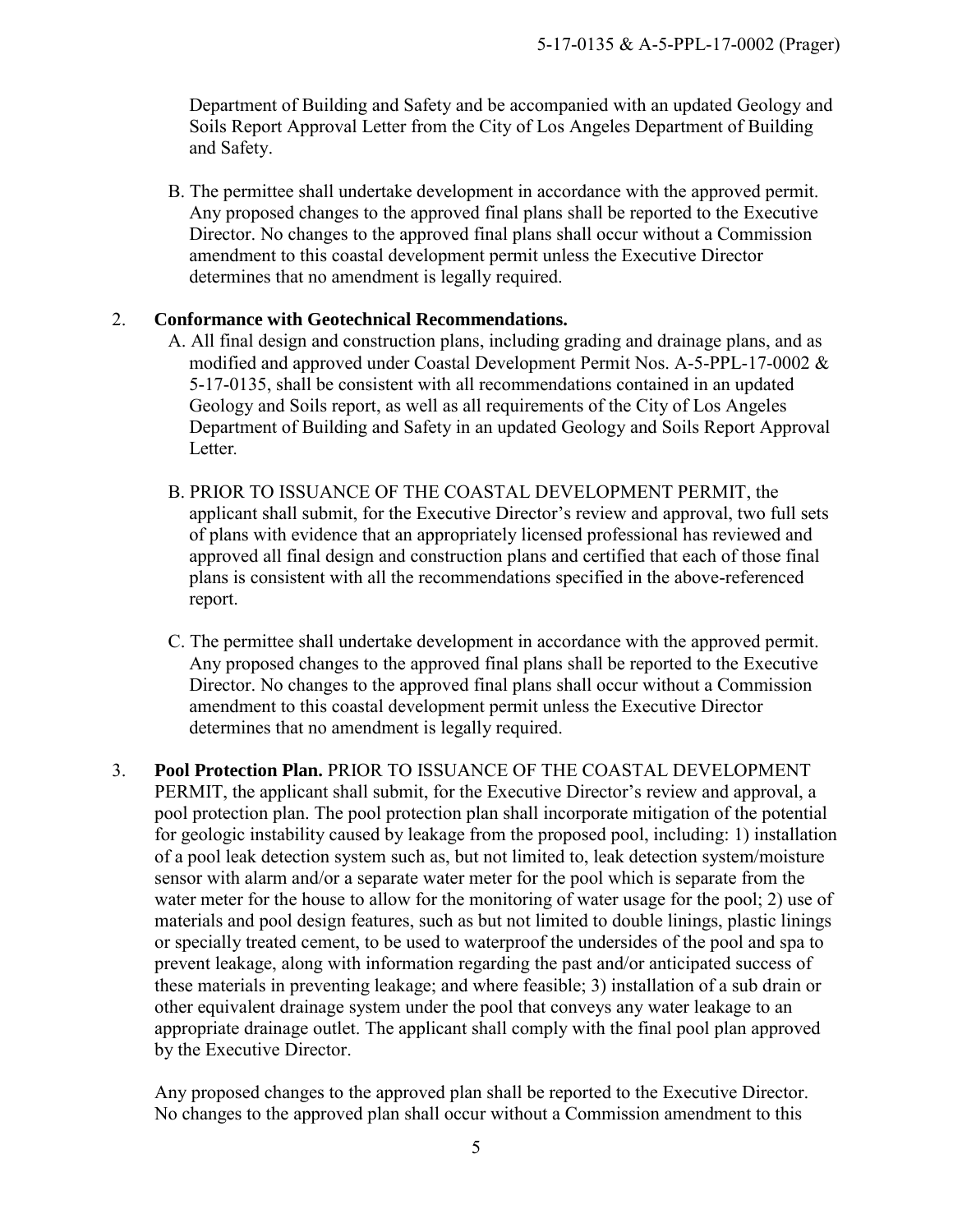coastal development permit unless the Executive Director determines that no amendment is required.

#### <span id="page-5-1"></span>4. **Hazards and Exposure.**

- A. PRIOR TO ISSUANCE OF THE COASTAL DEVELOPMENT PERMIT, the applicant shall submit a plan for the review and approval of the Executive Director to address the potential hazardous and visual impacts of the pool and other accessory development as well as the caissons and grade beams in the event that they are threatened by erosion or earth movement or exposed and visible from Pacific Coast Highway and/or the public beach as a result of earth movement or other circumstances. The applicant shall agree in writing to carry out the approved plan, which shall include:
	- i. If the pool, accessory development, and/or caissons and/or grade beams are threatened by erosion, earth movement, or other circumstance and/or exposed, then the applicant shall submit photographs to the Executive Director within 30 days of the development being threatened and/or exposed identifying the extent of the threat and/or exposure.
	- ii. Within 30 days of submitting photographs identifying the extent of the threat and/or exposure of the pool, other accessory development, caissons and/or grade beams, the applicant shall submit a plan to remove the threatened development and/or exposed portions of the caissons and/or grade beams at grade if feasible. All threatened accessory structures shall be completely removed from the site or resited and designed so they are no longer threatened. If it is not feasible to remove the exposed portions of the caissons and/or grade beams due to geologic hazards, the caissons and/or grade beams shall be colored in such a way that the result would be a natural, mottled appearance or the applicant shall install a "breakaway" skirt wall to cover exposed earth and/or caissons and/or grade beams. The breakaway skirt shall be colored in such a way that the result would be a natural, mottled appearance. The applicant shall contact the Coastal Commission for a determination of whether or not the installation of the low "breakaway" skirt wall requires an amendment to this permit.
- B. The permittee shall undertake development in accordance with the approved permit. Any proposed changes to the approved final plans shall be reported to the Executive Director. No changes to the approved final plans shall occur without a Commission amendment to this coastal development permit unless the Executive Director determines that no amendment is legally required.

#### <span id="page-5-0"></span>5. **Erosion Control Plan.**

- A. PRIOR TO ISSUANCE OF THE COASTAL DEVELOPMENT PERMIT, the applicant shall submit, for the Executive Director's review and approval, a plan for runoff and erosion control.
	- i. The erosion control plan shall demonstrate that:
		- (1) During construction, erosion on the site shall be controlled to avoid adverse impacts on adjacent properties and Pacific Coast Highway.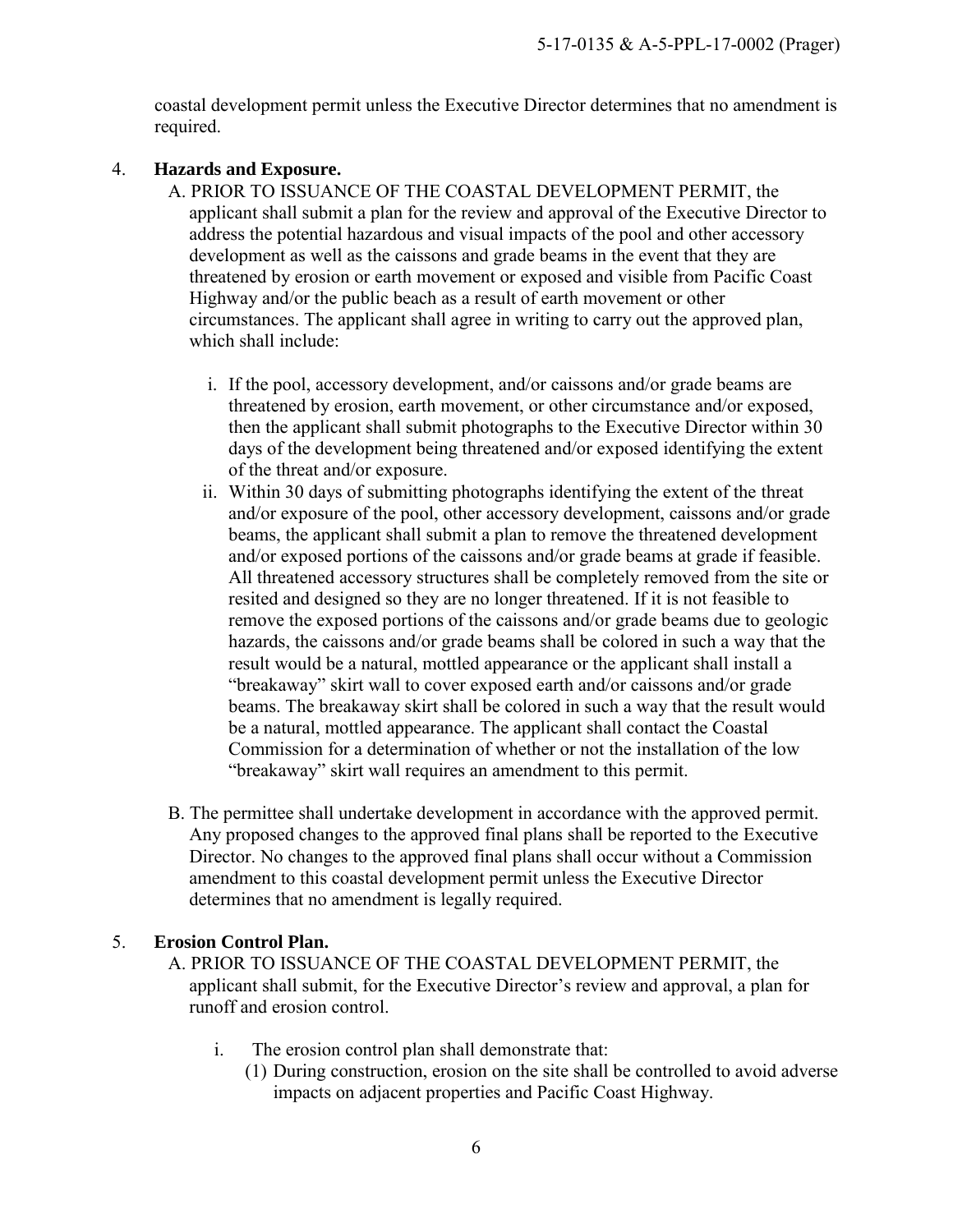- (2) The following temporary erosion control measures shall be used during construction: sand bags, a desilting basin and silt fences.
- (3) Following construction, erosion on the site shall be controlled to avoid adverse impacts on adjacent properties and public streets.
- (4) The following permanent erosion control measures shall be installed: a drain to direct roof and yard drainage to the street; no drainage shall be directed to the rear yard slope; no drainage shall be retained in the rear yard.
- (5) No underground irrigation system shall be installed in the rear yard.
- ii. The plan shall include, at a minimum, the following components:
	- (1) A narrative report describing all temporary erosion control measures to be used during construction and all permanent erosion control measures to be installed for permanent erosion control.
	- (2) A site plan showing the location of all temporary erosion control measures.
	- (3) A schedule for installation and removal of the temporary erosion control measures.
	- (4) A site plan showing the location of all permanent erosion control measures.
	- (5) A schedule for installation and maintenance of the permanent erosion control measures.
- B. The permittee shall undertake development in accordance with the approved permit. Any proposed changes to the approved final plans shall be reported to the Executive Director. No changes to the approved final plans shall occur without a Commission amendment to this coastal development permit unless the Executive Director determines that no amendment is legally required.
- 6. **Landscape Plan.** PRIOR TO THE ISSUANCE OF THE COASTAL DEVELOPMENT PERMIT, the applicant shall submit, for the Executive Director's review and approval, two (2) complete sets of landscaping plans showing vegetated landscaped areas consisting of native plants or non-native drought tolerant plants, which are non-invasive. No plant species listed as problematic and/or invasive by the California Native Plant Society (http://www.CNPS.org/), the California Invasive Plant Council (formerly the California Exotic Pest Plant Council) (http://www.cal-ipc.org/), or as may be identified from time to time by the State of California shall be employed or allowed to naturalize or persist on the site. No plant species listed as a 'noxious weed' by the State of California or the U.S. Federal Government shall be utilized within the property. All plants shall be low water use plants as identified by California Department of Water Resources (See:http://www.water.ca.gov/wateruseefficiency/docs/wucols00.pdf). Existing vegetation that does not conform to the above requirements shall be removed.

No permanent irrigation system shall be allowed on the site. Temporary, above ground irrigation to allow the establishment of the plantings is allowed. Irrigation system shall be connected to an automatic shut-off valve which will limit the amount of water on the slope. The quantity of water shall be based on recommendations by the landscape architect and geologist/soil consultant. All required plantings will be maintained in good growing conditions throughout the life of the project, and whenever necessary, shall be replaced with new plant materials to ensure continued compliance with the landscape plan.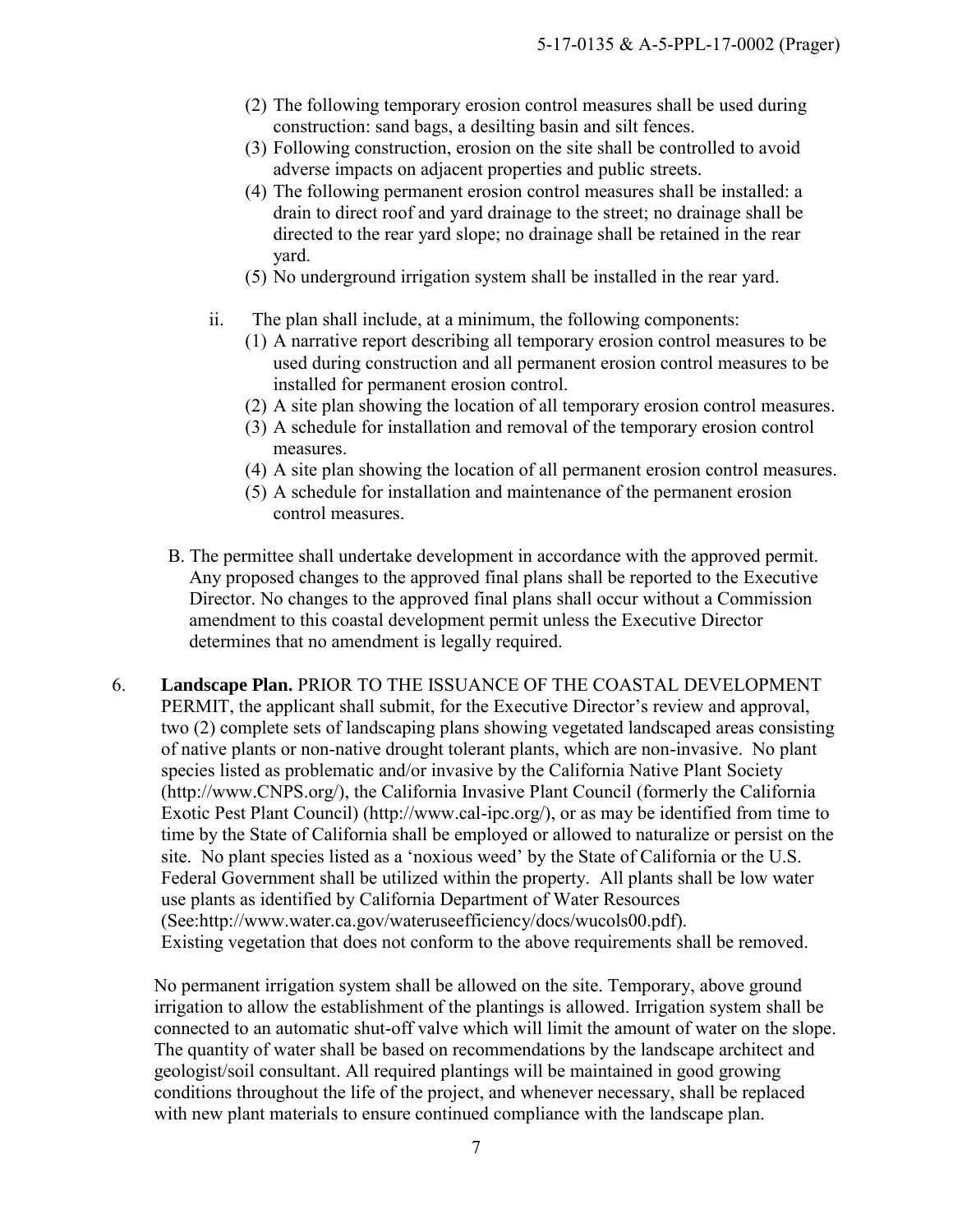#### <span id="page-7-1"></span>7. **Storage of Construction Materials, Mechanized Equipment and Removal of Construction Debris.**

A. The permittee shall comply with the following construction-related requirements:

- i. No construction materials, debris, or waste shall be placed or stored where it may be subject to water, wind, rain, or dispersion;
- ii. Any and all debris resulting from construction activities shall be removed from the project site within 24 hours of completion of the project;
- iii. Construction debris and sediment shall be removed from construction areas each day that construction occurs to prevent the accumulation of sediment and other debris which may be discharged into coastal waters;
- iv. Erosion control/sedimentation Best Management Practices (BMPs) shall be used to control dust and sedimentation impacts to coastal waters during construction. BMPs shall include, but are not limited to: placement of sand bags around drainage inlets to prevent runoff/sediment transport into coastal waters; and
- v. All construction materials, excluding lumber, shall be covered and enclosed on all sides, and as far away from a storm drain inlet and receiving waters as possible.
- B. Best Management Practices (BMPs) designed to prevent spillage and/or runoff of construction-related materials, sediment, or contaminants associated with construction activity shall be implemented prior to the on-set of such activity. Selected BMPs shall be maintained in a functional condition throughout the duration of the project. Such measures shall be used during construction:
	- i. The applicant shall ensure the proper handling, storage, and application of petroleum products and other construction materials. These shall include a designated fueling and vehicle maintenance area with appropriate berms and protection to prevent any spillage of gasoline or related petroleum products or contact with runoff. It shall be located as far away from the receiving waters and storm drain inlets as possible;
	- ii. The applicant shall develop and implement spill prevention and control measures;
	- iii. The applicant shall maintain and wash equipment and machinery in confined areas specifically designed to control runoff. Thinners or solvents shall not be discharged into sanitary or storm sewer systems. Washout from concrete trucks shall be disposed of at a location not subject to runoff and more than 50-feet away from a storm drain, open ditch or surface water; and
	- iv. The applicant shall provide adequate disposal facilities for solid waste, including excess concrete, produced during construction.
- <span id="page-7-0"></span>8. **Assumption of Risk, Waiver of Liability, and Indemnity.** By acceptance of this permit, the applicant acknowledges and agrees (i) that the site may be subject to hazards from slope instability, erosion, landslides and wave uprush, storm conditions, and sea level rise; (ii) to assume the risks to the applicant and the property that is the subject of this permit of injury and damage from such hazards in connection with this permitted development; (iii) to unconditionally waive any claim of damage or liability against the Commission, its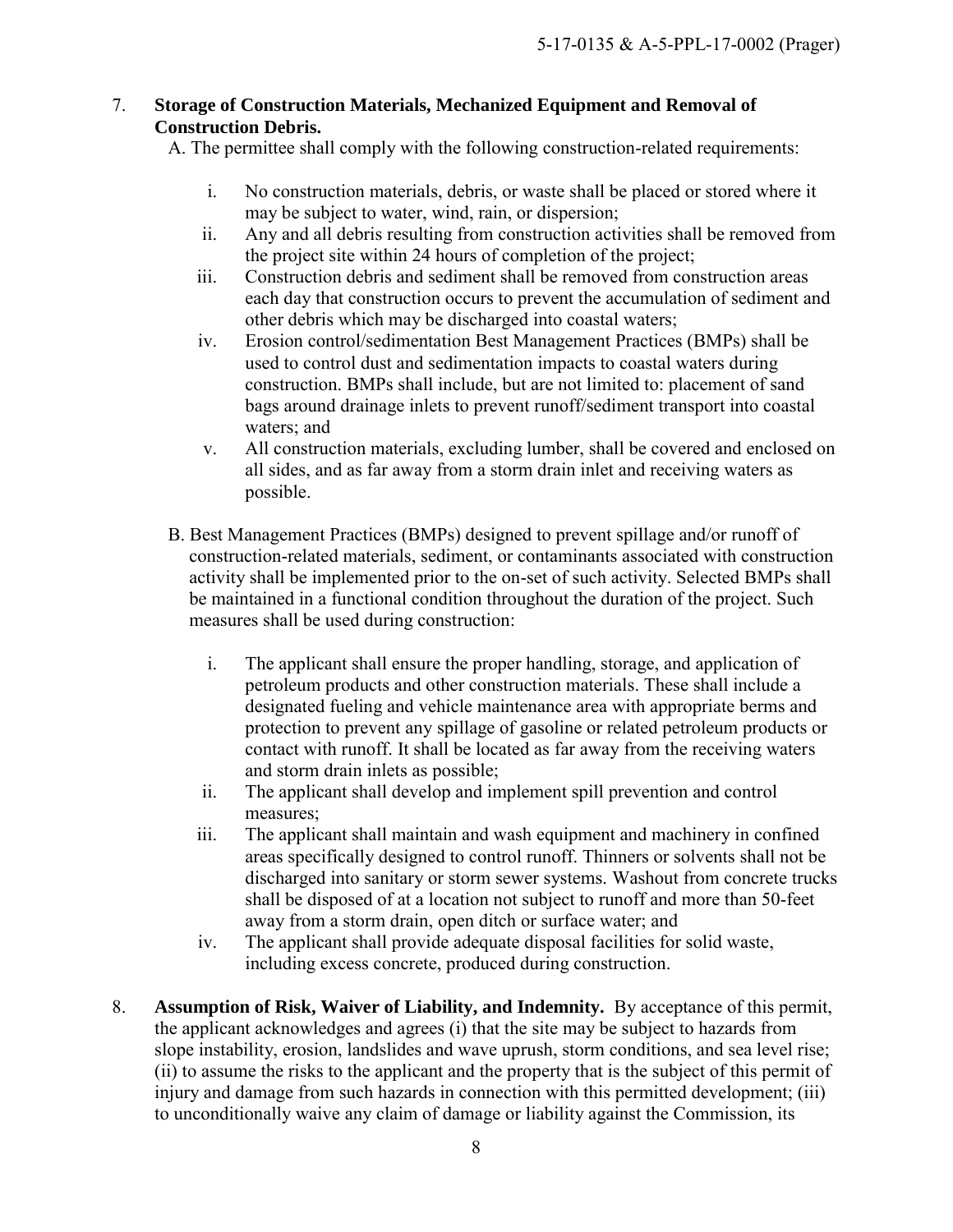officers, agents, and employees for injury or damage from such hazards; and (iv) to indemnify and hold harmless the Commission, its officers, agents, and employees with respect to the Commission's approval of the project against any and all liability, claims, demands, damages, costs (including costs and fees incurred in defense of such claims), expenses, and amounts paid in settlement arising from any injury or damage due to such hazards.

<span id="page-8-1"></span>9. **Deed Restriction.** PRIOR TO ISSUANCE OF THE COASTAL DEVELOPMENT PERMIT, the applicant shall submit to the Executive Director for review and approval documentation demonstrating that the landowners have executed and recorded against the parcel(s) governed by this permit a deed restriction, in a form and content acceptable to the Executive Director: (1) indicating that, pursuant to this permit, the California Coastal Commission has authorized development on the subject property, subject to terms and conditions that restrict the use and enjoyment of that property; and (2) imposing the Special Conditions of this permit as covenants, conditions and restrictions on the use and enjoyment of the Property. The deed restriction shall include a legal description of the entire parcel or parcels governed by this permit. The deed restriction shall also indicate that, in the event of an extinguishment or termination of the deed restriction for any reason, the terms and conditions of this permit shall continue to restrict the use and enjoyment of the subject property so long as either this permit or the development it authorizes, or any part, modification, or amendment thereof, remains in existence on or with respect to the subject property.

# <span id="page-8-0"></span>**IV. DUAL PERMIT JURISDICTION AREA**

The proposed development is within the coastal zone of the City of Los Angeles. Section 30600(b) of the Coastal Act allows a local government to assume permit authority prior to certification of its local coastal program. Under that section, the local government must agree to issue all permits within its jurisdiction In 1978 the City of Los Angeles chose to issue its own CDPs pursuant to this provision of the Coastal Act.

Within the areas specified in Section 30601 of the Coastal Act, which is known in the City of Los Angeles permit program as the Dual Permit Jurisdiction area, the Act requires that any development that receives a local CDP also obtain such a permit from the Coastal Commission. Section 30601 requires a second CDP from the Commission on all lands located (1) between the sea and the first public road, (2) within 300 feet of the inland extent of a beach, or the sea where there is no beach, (3) on tidelands or submerged lands, (4) on lands located within 100 feet of a wetland or stream, or (5) on lands located within 300 feet of the top of the seaward face of a coastal bluff. Outside that area, the local agency's (City of Los Angeles) CDP is the only coastal development permit required. Thus it is known as the Single Permit Jurisdiction area.

The proposed development is located just inland of Pacific Coast Highway, on a coastal bluff and within 300 feet of the top of the seaward face of a coastal bluff. This area is located within the coastal zone area of the City of Los Angeles that has been designated in the City's permit program as the "Dual Permit Jurisdiction" area pursuant to Section 13307 of Title 14 of the California Code of Regulations and Section 30601 of the Coastal Act. The applicant received a local CDP (DIR-2016-533-CDP) from the City of Los Angeles on December 2, 2016. The permit was appealed to the Commission and on March 24, 2017, the Commission determined that a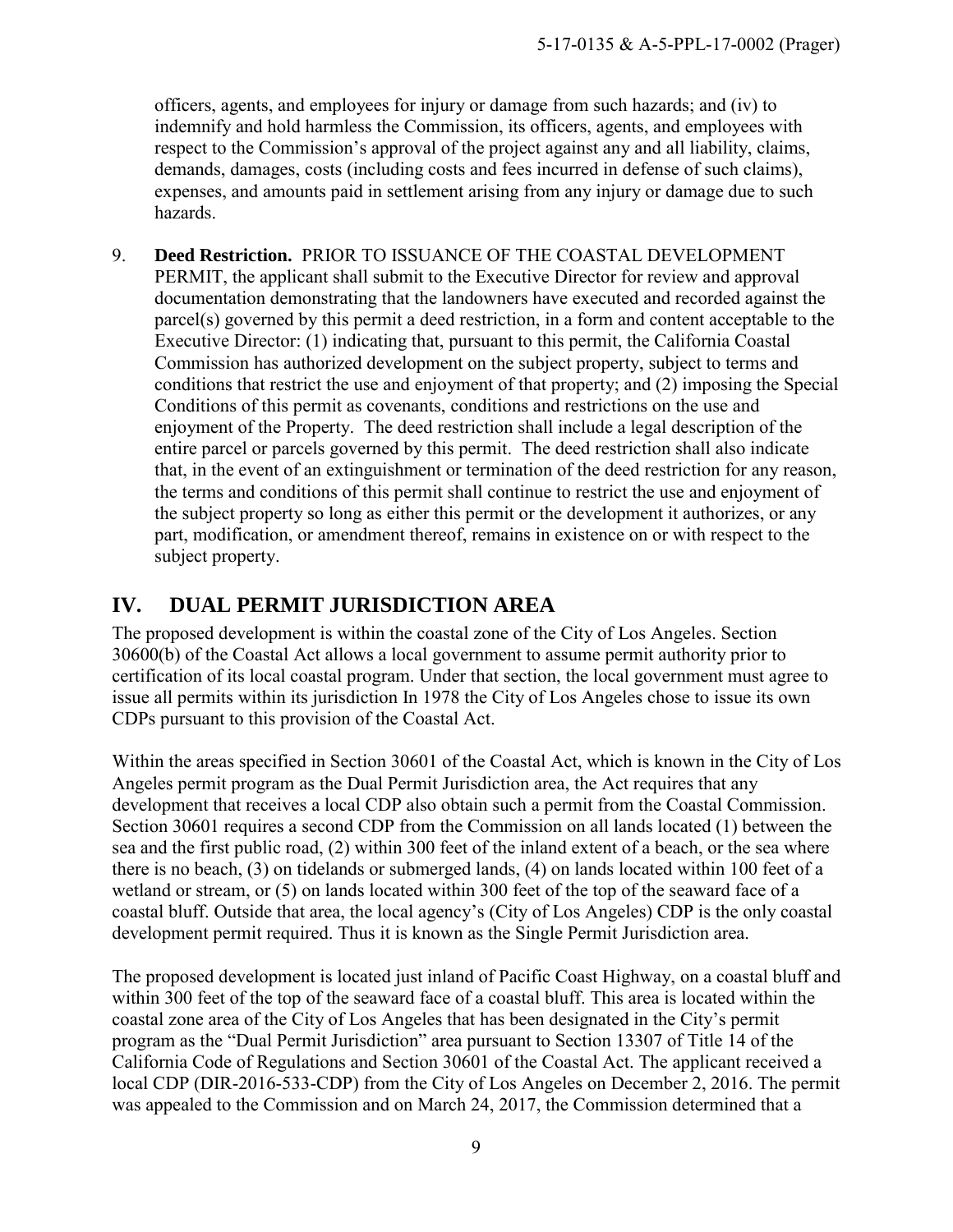substantial issue existed with regard to the grounds on which the appeal was filed. Therefore, the City's action on the local CDP is void. This application is for the de novo hearing on the appeal and the Commission's dual permit.

### <span id="page-9-0"></span>**V. FINDINGS AND DECLARATIONS**

### <span id="page-9-1"></span>**A. PROJECT LOCATION & DESCRIPTION**

The project site is a 33,799 sq. ft. lot located at 15000 Corona del Mar, Pacific Palisades in the City of Los Angeles, Los Angeles County **[\(Exhibit 1\)](https://documents.coastal.ca.gov/reports/2018/3/Th20a/Th20a-3-2018-exhibits.pdf)**. The lot has a land use designation of Very Low I Residential and is zoned RE20-1. The lot has 100 ft. of frontage on Corona del Mar and has a depth of 337 ft. There is a downward sloped area of 14,490 sq. ft. in the rear of the lot from the top of the bluff, facing Pacific Coast Highway below. The slope is approximately 150 ft. high with a gradient that varies between 40 degrees at the toe to 55 degrees near the top. The toe of the slope is buttressed with a fill slope and an approximately eight-foot high debris wall installed by Caltrans. The beach is located directly across Pacific Coast Highway, approximately 130 ft. from the property line as measured from the toe of the bluff. The surrounding area is developed with single family residences along Corona del Mar and Pacific Coast Highway and the beach to the west **[\(Exhibit 1\)](https://documents.coastal.ca.gov/reports/2018/3/Th20a/Th20a-3-2018-exhibits.pdf)**.

The lot is currently developed with an 8,422 sq. ft., two-story, single-family residence with an attached three-car garage that was approved with conditions by the Commission in 1995 (CDP 5- 94-281) and amended in 1997 (CDP 5-94-281-A1). At that time the Commission approved the new residence with a caisson grade beam foundation and found that the new residence was sited and designed to meet a factor of safety of 1.5. The backyard of the property is currently enclosed with a fence and contains a concrete bench, trees, and hedging along the perimeter. The applicant originally proposed to construct an in-ground pool with spa, new stone paved deck, new patio trellis, and new underground stabilization grade beam foundation with a row of caissons between the pool/back yard improvements and the bluff edge **[\(Exhibit 2\)](https://documents.coastal.ca.gov/reports/2018/3/Th20a/Th20a-3-2018-exhibits.pdf)**. The applicant has revised the project and now proposes to construct a new in-ground pool with spa supported using a new cantilevered foundation that would eliminate the need for caissons under or seaward of the pool itself. The new cantilevered foundation would involve installation of eight new caissons located under the existing house. The new caissons would be entirely located landward of the existing caisson grade beam foundation for the house, which was approved pursuant to CDPs 5-94-281 & 5-94-281-A1 to support the existing house. The proposal also includes new hardscape decking with area drains, a new patio trellis, a new barbeque area, sitting area, fire pit, steps to the lower yard, backyard fence, and drought-tolerant landscaping **[\(Exhibit 3\)](https://documents.coastal.ca.gov/reports/2018/3/Th20a/Th20a-3-2018-exhibits.pdf)**.

#### **Project History**

On October 3, 2016, the Director of City Planning held a public hearing for Local CDP DIR-2016-533 (Marlin Prager) for the project. On December 2, 2016, the Director of City Planning issued a determination letter approving the construction of an in-ground pool with spa, new stone paved deck, new patio trellis, new patio doors, new front yard fence, new solar panels, and new underground stabilization grade beam foundation with a row of caissons between the pool/back yard improvements and the bluff edge. The City's Notice of Final Local Action for the local CDP was received in the Coastal Commission's Long Beach Office on December 22, 2016. On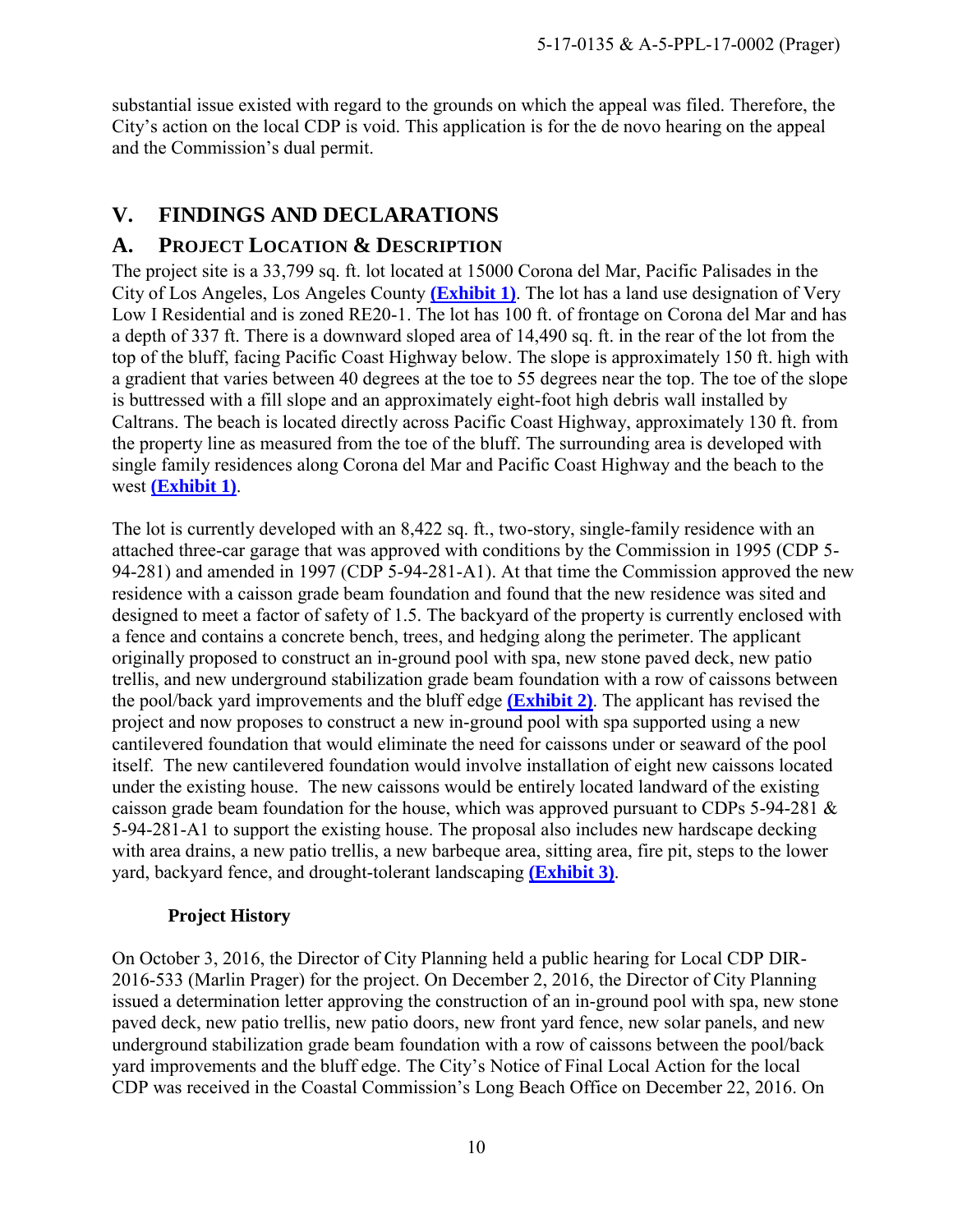January 24, 2017, one appeal was received from the Executive Director. No other appeals were received.

In summary, the appeal asserted that due to a history of landslides and erosion along the subject coastal bluff, the City-approved caissons, between the proposed pool and bluff edge, could eventually become exposed resulting in significant adverse impacts to scenic and visual resources. Additionally, the installation of the caissons would result in natural landform alteration along a coastal bluff and because the caissons were solely meant to provide protection for accessory development on the site and not the primary residential structure, which was built on a caisson grade beam foundation, the project was not consistent with Sections 30240, 30251, and 30253 of the Coastal Act.

The Commission found substantial issue on the grounds on which the appeal was filed on March 9, 2017, after which the applicant revised the project description as described above.

# <span id="page-10-0"></span>**B. HAZARDS**

Coastal Act Section 30253, states in part:

*New development shall:* 

*(1) Minimize risks to life and property in areas of high geologic, flood, and fire hazard.* 

*(2) Assure stability and structure integrity, and neither create nor contribute significantly to erosion, geologic instability, or destruction of the site or surrounding area or in any way require the construction of protective devices that would substantially alter natural landforms along bluffs and cliffs.* 

Development on a coastal bluff is inherently risky due to the potential for bluff failure. Bluff development poses potential adverse impacts to the geologic stability of bluffs and the stability of residential structures and ancillary improvements. In general, bluff instability is caused by environmental factors and artificial/manmade impacts. Relevant environmental factors include, but are not limited to, seismic activity, drying and wetting of soils, wind erosion, salt spray erosion, rodent burrowing, percolation of rain water, poorly structured bedding, and soils conducive to erosion. Relevant artificial/manmade factors include, but are not limited to, bluff over steepening from cutting roads, irrigation, over-watering, building too close to the bluff edge, grading into the bluff, improper site drainage, use of impermeable surfaces that increase runoff, use of waterdependent vegetation, pedestrian movement across the bluff top, face and toe, and breaks or leaks in water or sewage lines.

The project site is located on the southwestern side of Corona Del Mar, directly above Pacific Coast Highway on a coastal bluff composed primarily of marine and non-marine terrace deposits. City of Los Angeles Local CDP 94-013 approved the existing residence on the site. The City's staff report acknowledged geologic hazards in the area and on the site stating, in part:

*It was reported by the owner's representative that approximately 15 to 20 feet of the back yard was lost during the January 17, 1994 Northridge Earthquake. Several tension cracks were observed near the edge of the cliff. The recent earth quake-induced landslide caused the loss of 16 and 20 feet in the north-south direction of the back yard area. Two landslide structures are depicted on the preliminary Geologic Map No. 311 of the Santa Monica*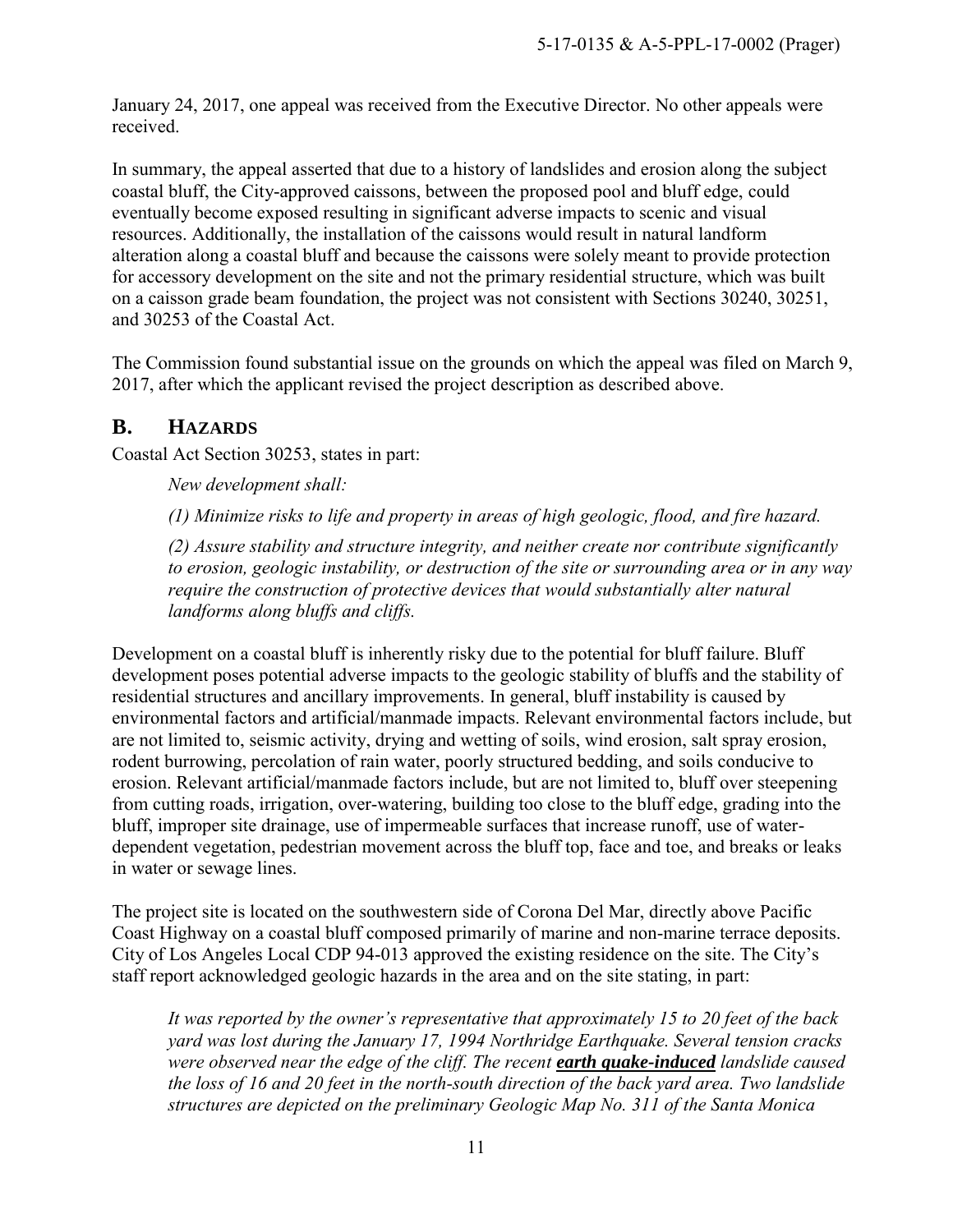*Topographic Series prepared by the City of Los Angeles. These landslide structures are located along the rear vertical cliff face on the southwestern portion of the subject property. The landslide structures are approximately 30 feet southwesterly of the existing residence. The area within the landslide structures [that was] modified by CalTrans in 1978 [includes the placement of] and earth fill sloped along Pacific Coast Highway. The geotechnical investigation undertaken by MTC Engineering, Inc states that "the horizontal sand and grand strata are grossly unstable on the southwesterly 80 feet of the property. A careful examination of the exterior of the dwelling shows severe new cracks were found on the southwesterly portion of the property and the foundation was settled resulting from the January 17, 1994 Northridge Earthquake…[emphasis added]* 

*"The preexisting sea cliff has failed in prior years and will undoubtedly continue to fail in the future. The U.S.G.S. Map M.1.284 shows the sea cliff to have failed since January 1, 1952 and also between March 1884 and January 1, 1952. Some measurements of the success has been attained by the property owners in removing a portion of the upper slope and replacing it [with] soil cement. Piling, grouting, and gunite to mitigate weathering processes are possibilities… [emphasis added]* 

*The subject property is located approximately ½ mile northerly of [the] Malibu Coast Fault. This fault is considered to be active along portions of the fault trace. The Malibu Coast Fault is approximately 48 miles long and is a north-dipping thrust fault that could be capable of generating a 7.0 Richter magnitude earthquake. Future movement along this earthquake fault will result in moderate to strong ground shaking at the site. Although the subject property is located ½ mile northerly of the Malibu Coast Fault, it is not near or within any California special fault study zones. Moreover, no active or inactive faults cross the site nor are such features in close proximity. The property, in our opinion, is no more or less subject to seismic response than any other location in Southern California. Nevertheless, the usual seismic response factors should be incorporated in design parameters for any habitable structure proposed to be erected at the site…"* 

The applicant has provided a geotechnical report and letters for the site. The geotechnical investigation acknowledges that the subject parcel has inherent geologic risks regarding slope stability and states, in part:

*The site is currently occupied with a multi-level single-family residence and attached garage. The site is surrounded by similarly-developed properties.* 

*The rear yard drains towards the rear slope contributing to slope saturation during rainy periods. The descending slope has a history of shallow slope failures during or following rainy periods that contribute to regression of the top edge of the slope…* 

*Hillside properties are subject to potential hazards not found in conventional flatland developments. These hazards include floods, landslides, debris flows, erosion, raveling of slopes, concentrated drainage and fires.* 

Under Section 30253 of the Coastal Act new development may occur in areas of high geologic, flood, and fire hazard so long as risks to life and property are minimized and the other policies of Chapter 3 are met. The applicants' initial geologic report concluded that, from a geotechnical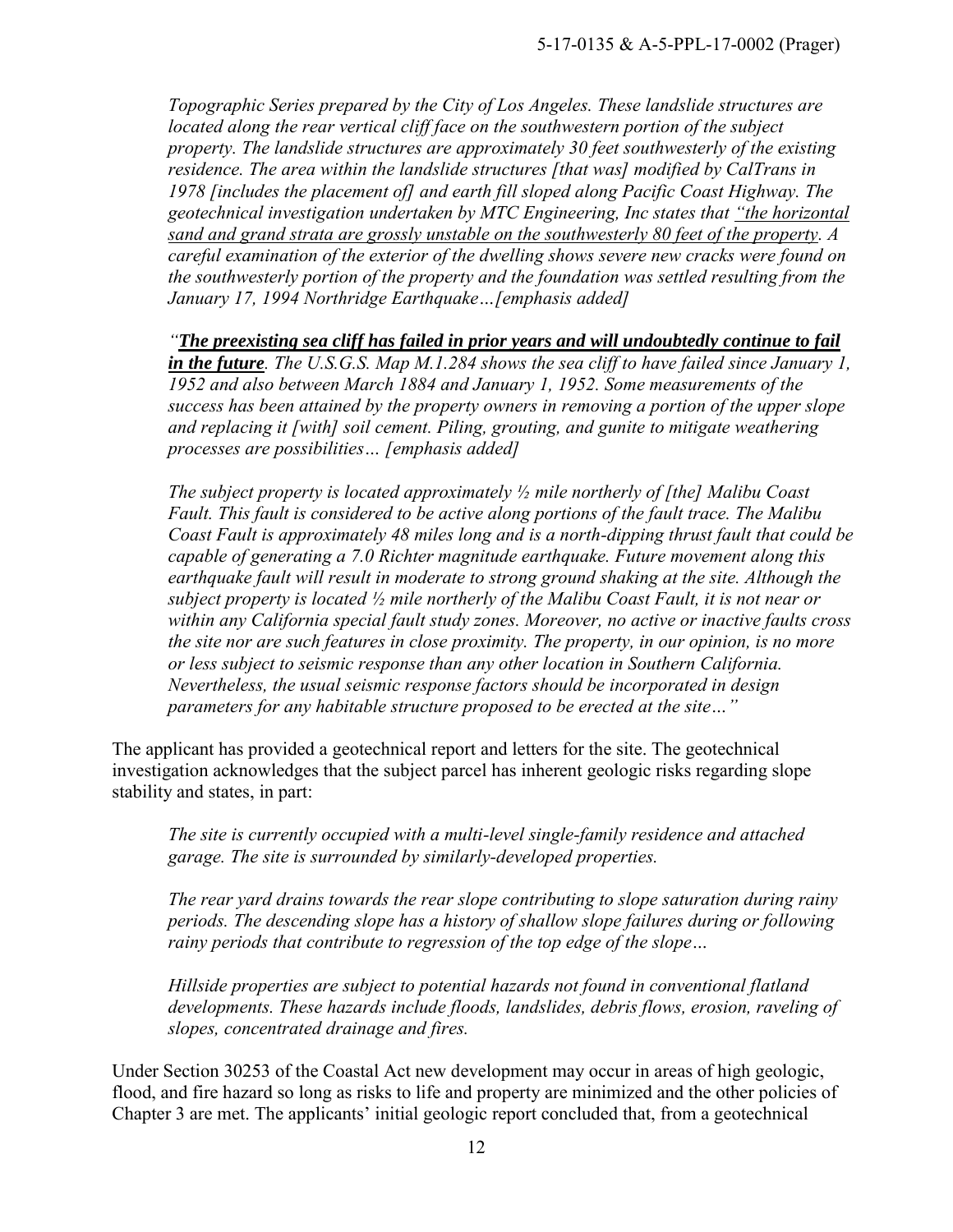perspective, the proposed development is feasible. The applicant has since revised the project to use a cantilevered foundation system for the new pool to avoid the need for caissons under or seaward of the pool itself. The revised pool foundation proposal includes two rows of four caissons (eight new caissons total) with grade beams tied into the new caissons that would be located under the existing residence and from which the pool would be cantilevered from. The new caissons for the pool foundation system would be located in line with and landward of the existing residential caisson grade beam foundation system **[\(Exhibit 3\)](https://documents.coastal.ca.gov/reports/2018/3/Th20a/Th20a-3-2018-exhibits.pdf)**.

The applicant's revised proposal does not add any new bluff protective devices located further seaward than those that already exist at the site. The proposed new caissons would be located in line with and landward of the existing caissons and offer stability for the proposed pool thereby mitigating the geologic hazards associated with constructing a new pool on the subject blufftop. Although the new caissons could further alter the natural landform of the area, considering the extensive caisson grade beam foundation system that already exists under the residence, the additional caissons and grade beams would not result in substantial additional landform alteration and can thereby be found consistent with Section 30253 of the Coastal Act.

After meetings and discussions with the City, the City of Los Angeles Department of Building and Safety has provided a preliminary review of the revised foundation system and concluded that the revised pool foundation system is feasible. Because the City has not officially signed off on the revised project, however, **[Special Condition 1](#page-3-2)** requires the applicant to submit revised final plans that have been reviewed and approved by the City of Los Angeles Department of Building and Safety. Additionally, **[Special Condition 2](#page-4-0)** requires the applicant to submit an updated Geology and Soils Report Approval Letter approved by the City of Los Angeles Department of Building and Safety and to adhere to all of the recommendations contained in that report. Furthermore, in order to minimize exasperating erosion at the site, **[Special Condition 3](#page-4-1)** requires the applicant to submit a pool protection plan, which requires the applicant to incorporate measure into the proposed pool that will help prevent and detect pool leaks, and **[Special Conditions 5 & 7](#page-5-0)**, which require the applicant to observe an erosion control plan during and post construction activities and to observe best management practices, respectively.

The geological and geotechnical evaluations do not guarantee that future erosion, landslide activity, or land movement will not affect the stability of the proposed project. Because of the inherent risks to development situated on a coastal bluff, the Commission cannot absolutely acknowledge that the design of the foundation stabilization system will protect the proposed development during future storms, erosion, earthquakes, landslides, and/or other hazards. Therefore, the Commission finds that the proposed project is subject to risk from erosion and/or land movement and that the applicant shall assume the liability of such risk. The applicant may decide that the economic benefits of development outweigh the risk of harm, which may occur from the identified hazards. However, neither the Commission nor any other public agency that permits development should be held liable for the applicant's decision to develop. Therefore, **[Special Condition 8](#page-7-0)** requires the applicant to expressly waive any potential claim of liability against the Commission for any damage or economic harm suffered as a result of the decision to develop. The assumption of risk, when recorded against the property as a deed restriction (**[Special](#page-8-1)  [Condition 9](#page-8-1)**) will show that the applicant is aware of and appreciates the nature of the hazards which may exist on the site and which may adversely affect the stability or safety of the proposed development. As conditioned, the Commission finds that the development conforms to the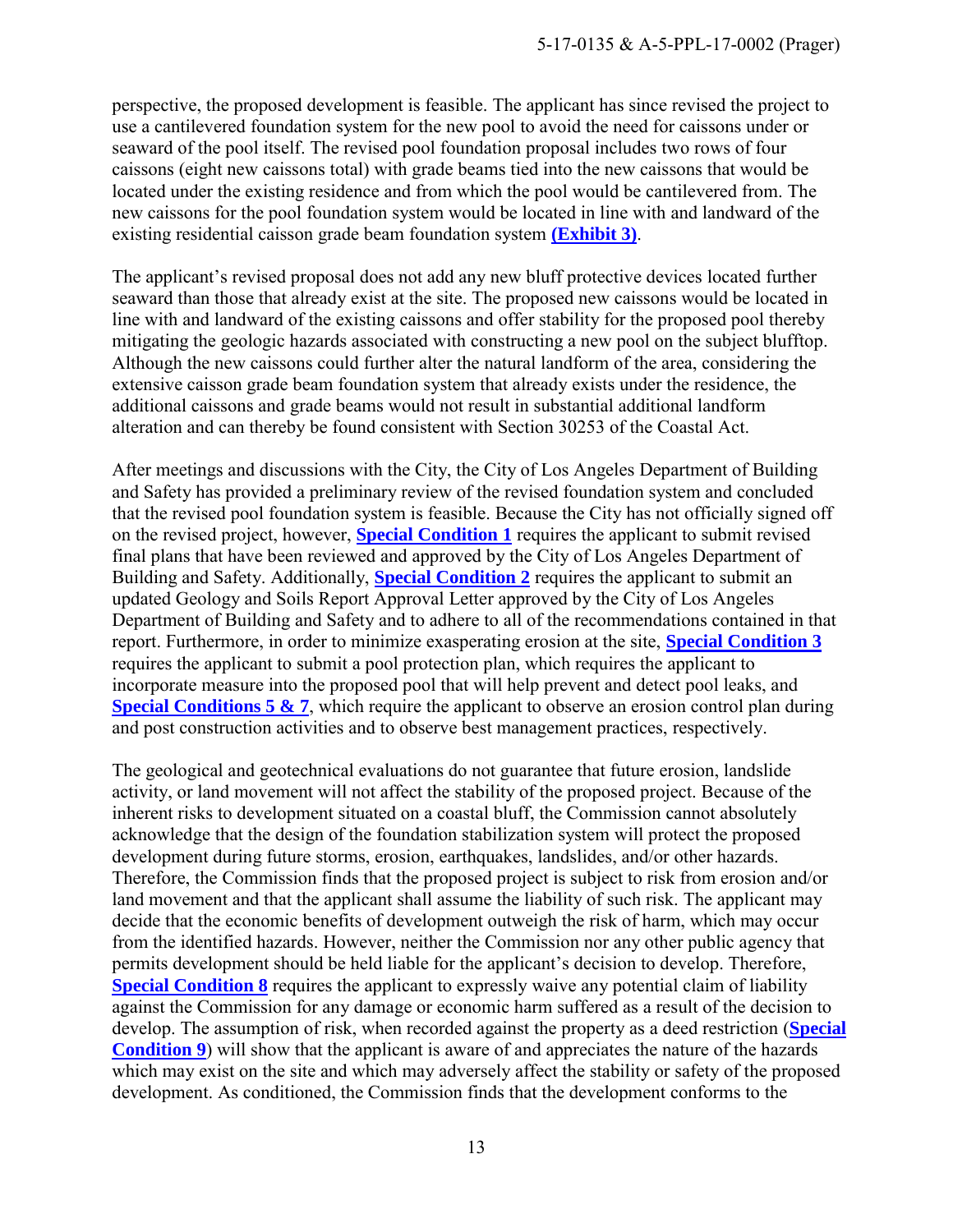requirements of Section 30253 of the Coastal Act regarding the siting of development in hazardous locations.

#### <span id="page-13-0"></span>C**. VISUAL RESOURCES**

Coastal Act Section 30240, states in part:

*(b) Development in areas adjacent to environmentally sensitive habitat areas and parks and recreation areas shall be sited and designed to prevent impacts which would significantly degrade those areas, and shall be compatible with the continuance of those habitat and recreation areas.*

Coastal Act Section 30251, states:

*The scenic and visual qualities of coastal areas shall be considered and protected as a resource of public importance. Permitted development shall be sited and designed to protect views to and along the ocean and scenic coastal areas, to minimize the alteration of natural landforms, to be visually compatible with the character of surrounding areas, and, where feasible, to restore and enhance visual quality in visually degraded areas. New development in highly scenic areas such as those designated in the California Coastline Preservation and Recreation Plan prepared by the Department of Parks and Recreation and by local government shall be subordinate to the character of its setting.* 

The proposed project is located directly above Pacific Coast Highway, atop a 155-foot high bluff above and north of Pacific Coast Highway, just west of Chautauqua Boulevard. Because the site is situated on a steep bluff overlooking Pacific Coast Highway and the beach, development on the bluff will be visible from Pacific Coast Highway and the public beach.

Coastal bluffs are inherently unstable and subject to often unpredictable erosion and sloughing. The bluffs present on the subject site are no exception as described above. The applicant's geology report states that the annual erosion rate at the site is approximately 1 inch per year, but fails to analyze episodic erosion. Episodic erosion is typically associated with earthquakes and heavy rain events, which are not uncommon at the subject site. Section 30251 of the Coastal Act states that the scenic and visual qualities of coastal areas shall be protected and development shall be sited and designed to protect views to and along the ocean and scenic coastal areas, and minimize alteration of natural landforms. This protection extends not only to immediate alteration of natural landforms, but also relates to the future impacts proposed development may have on visual resources. In this specific case, if the proposed pool, other accessory development, and/or caissons and grade beams became exposed due to natural erosion processes, they would present a significant impact to the natural bluff landform visible from both Pacific Coast Highway and the public beaches located adjacent to the subject site.

The applicant is proposing the construction, use and maintenance of a new in-ground swimming pool and other accessory development with an underground caisson grade beam foundation system, which is meant to provide protection for the proposed pool. The proposed stabilization system includes the installation of two rows of caissons (four caissons in each row) **[\(Exhibit 3\)](https://documents.coastal.ca.gov/reports/2018/3/Th20a/Th20a-3-2018-exhibits.pdf)**. One row of caissons would be placed in line with the seaward edge of the existing caissons under the residence, which are located approximately 75 feet from the bluff edge and are a part of the existing residential foundation system. The first row (seaward row) would be tied back to a second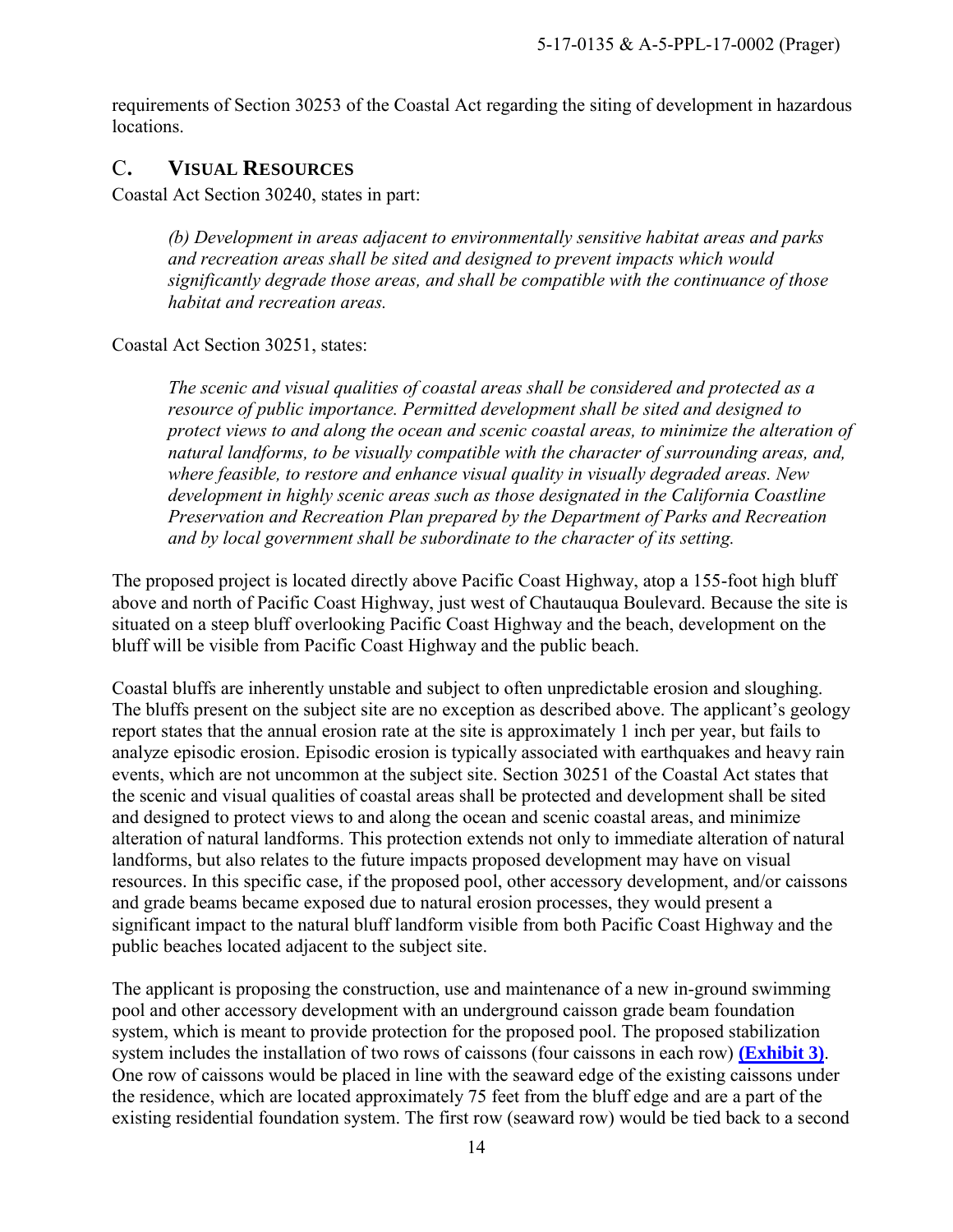row of caissons located approximately 21 feet landward of the first row of caissons. The two proposed rows of caissons would be installed below grade underneath the existing residence in order to support grade beams to be installed approximately eight feet below grade that would be cantilevered approximately 17 feet seaward of the seaward row of caissons in order to support the proposed poop **[\(Exhibit 3\)](https://documents.coastal.ca.gov/reports/2018/3/Th20a/Th20a-3-2018-exhibits.pdf)**.

The applicant's revised proposal does not add any new bluff protective devices located further seaward than those that already exist at the site. Although the proposed grade beams would be cantilevered under the pool, seaward of the existing caissons, in the event they are ever threatened or exposed, they are much easier to conceal or remove than a wall of caissons thereby mitigating potential visual impacts of the stabilization system in the event all or portions of it are ever exposed.

Nevertheless, the presence of the proposed accessory development, caissons, and grade beams in this location may have adverse impacts to public scenic and visual resources if the caissons and grade beams are ever exposed. **[Special Condition 1](#page-3-2)** requires the applicant to minimize the use of caissons and grade beams and to locate them as far landward as feasible. Although the caissons and grade beams may still become exposed as a result of natural processes, such exposure may take longer than it would have under the applicant's previous proposal and will occur at a more landward location which would be less visible from Pacific Coast Highway and the public beach below. Avoiding visual impacts by relocating the caissons further inland to delay exposure for as long as possible, rather than allowing the caissons to be located in an area that could be exposed sooner and simply mitigating the associated adverse impacts, is a more protective and environmentally feasible alternative. Additionally, in the event that the pool and other accessory development are subject to geologically hazardous conditions, **[Special Condition 4](#page-5-1)** requires the applicant to remove all accessory development that is subject to hazards or to relocate it in a manner that it is no longer subject to such hazards. **[Special Condition 4](#page-5-1)** further requires the applicant to remove any exposed portions of the caissons and/or grade beams or to conceal them in a manner that gives the appearance that they are a part of the natural landform. This approach will minimize adverse impacts to the scenic and visual resources protected under Section 30251. As conditioned, the Commission finds that the proposed project is consistent with Section 30251 and 30240 of the Coastal Act.

# <span id="page-14-0"></span>**D. WATER QUALITY**

Section 30230 of the Coastal Act states:

*Marine resources shall be maintained, enhanced, and where feasible, restored. Special protection shall be given to areas and species of special biological or economic significance. Uses of the marine environment shall be carried out in a manner that will sustain the biological productivity of coastal waters and that will maintain healthy populations of all species of marine organisms adequate for long-term commercial, recreational, scientific, and educational purposes.* 

#### Section 30231 of the Coastal Act states:

*The biological productivity and the quality of coastal waters, streams, wetlands, estuaries, and lakes appropriate to maintain optimum populations of marine organisms and for the protection of human health shall be maintained, and where feasible, restored through, among other means, minimizing adverse effects of waste water discharges and*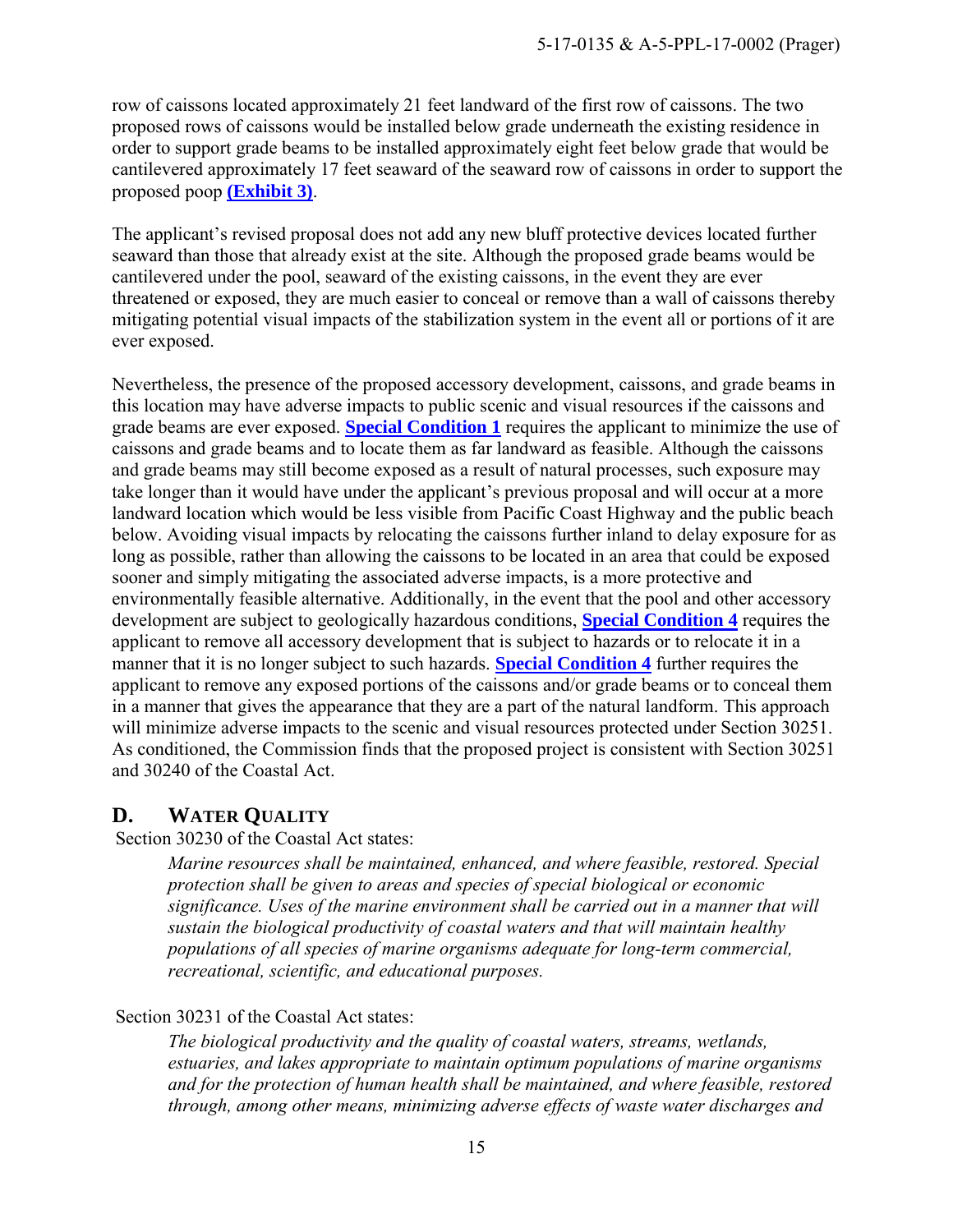*entrainment, controlling runoff, preventing depletion of ground water supplies and substantial interference with surface water flow, encouraging waste water reclamation, maintaining natural vegetation buffer areas that protect riparian habitats, and minimizing alteration of natural streams.* 

The proposed development has a potential for a discharge of polluted runoff from the project site down a coastal bluff and into coastal waters. Uncontrolled runoff from the project site and the percolation of water could also affect the structural stability of bluffs and hillsides. To address possible water quality concerns during construction, the development, as proposed and as conditioned, incorporates design features to minimize the infiltration of water and the effect of construction and post-construction activities on the marine environment. **[Special Condition 5](#page-5-0)** requires the applicant to submit an erosion and runoff control plan. In addition, the Commission imposes **[Special Condition 7](#page-7-1)** requiring Best Management Practices, such as placement of sand bags around drainage inlets to prevent runoff/sediment transport into the storm drain system and the Pacific Ocean, use of debris fences as appropriate, a pre-construction meeting to review procedural and BMP guidelines and removal of construction debris and sediment from construction areas each day to prevent the accumulation of sediment and other debris which may be discharged to coastal waters. Therefore, the Commission finds that the proposed development, as conditioned, conforms with Sections 30230 and 30231 of the Coastal Act regarding the protection of water quality to promote the biological productivity of coastal waters and to protect human health.

#### <span id="page-15-0"></span>**E. DEED RESTRICTION**

To ensure that any prospective future owners of the property are made aware of the applicability of the conditions of this permit, the Commission imposes **[Special Condition 9](#page-8-1)** requiring that the property owner record a deed restriction against the property, referencing all of the above Special Conditions of this permit and imposing them as covenants, conditions and restrictions on the use and enjoyment of the Property. Thus, as conditioned, this permit ensures that any prospective future owner will receive actual notice of the restrictions and/or obligations imposed on the use and enjoyment of the land in connection with the authorized development, including the risks of the development and/or hazards to which the site is subject, and the Commission's immunity from liability.

### <span id="page-15-1"></span>**F. LOCAL COASTAL PROGRAM**

Section 30604(a) of the Coastal Act states:

*Prior to certification of the Local Coastal Program, a Coastal Development Permit shall be issued if the issuing agency, or the Commission on appeal, finds that the proposed development is in conformity with the provisions of Chapter 3 (commencing with Section 30200) of this division and that the permitted development will not prejudice the ability of the local government to prepare a Local Coastal Program that is in conformity with the provisions of Chapter 3.* 

The City of Los Angeles has not prepared a draft Land Use Plan for this planning subarea. In its initial "Work Program," the city identified protection of public views and stability of the lots along Pacific Coast Highway as issues that needed investigation. As proposed the project will not adversely impact public coastal views from the adjacent public areas including Pacific Coast